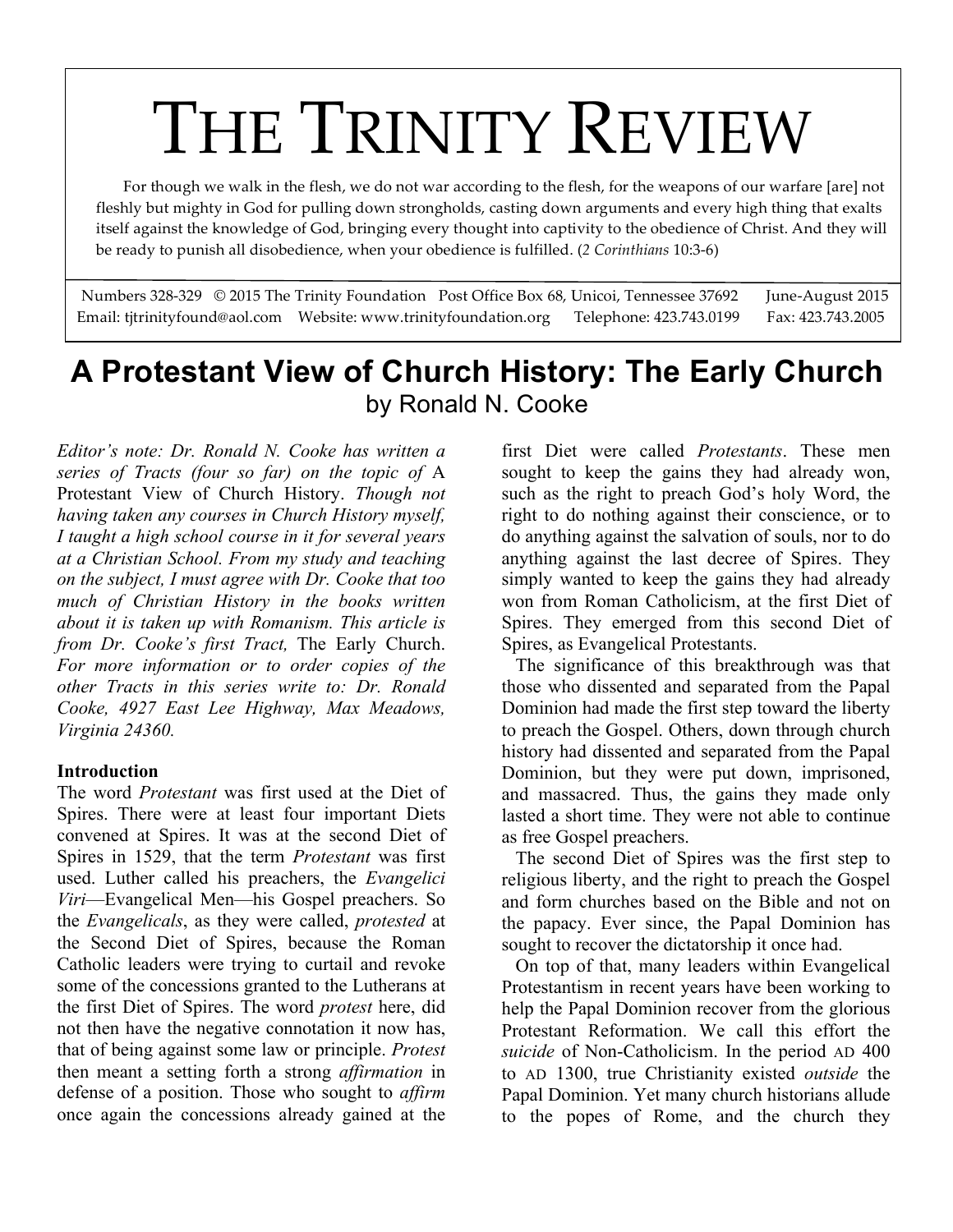governed, as the Christian Church, and the overall system of Roman Catholicism as Christianity. In fact, professors, who all claimed to be Biblebelievers, taught this view of church history in the various academic institutions I attended. In some cases, I repudiated what I was taught quickly; in other cases it took half a lifetime before I questioned what I had been taught. I saw that what I was taught concerning the Christian Church and Christianity was questionable at best, and simply wrong at worst.

I do not blame those who taught me what they did, for the simple reason, they taught me what they had been taught. Unless a person does some serious research, he, many times, simply perpetuates the errors he himself has been taught, by men who think they are teaching the truth.

This series of Tracts will present a brief overview of church history, with particular emphasis upon the last 200 years. A concerted effort has been made in the past 200 years to undo the truths of the Protestant Reformation, not just on the part of the Jesuits, and other Roman Catholic scholars; but on the part of those *within* Protestantism itself.

We have great difficulty in putting ourselves back into the position of the first Protestants, because religious liberty was then unknown. The Papacy still ruled most of Europe with an iron fist. So to gain some measure of freedom to preach the Gospel was a great triumph at that time.

We have even greater difficulty in putting ourselves back into the times before the Protestant Reformation. For back then it was even more difficult to *dissent* from the Papal System. Various Protestant writers have looked at those early Dissenters as the first *Protestants* of church history, even though that term had not come into vogue in those early times.

I majored in history at Asbury University and also took courses in church history at Trinity College, and in seminary, and in graduate school. I was taught the history of the popes of Rome from the earliest times of church history up until the time of the Reformation. All this history of the papacy was called "Christianity." I now call it the history of the papacy, not the history of Christianity. I will allude to this distinction from time to time in this series of Tracts. It is a distinction that is lost upon millions of churchgoers today in North America. It was lost on me too for about half of my lifetime.

If one looks at the *titles* of church history books he will see what I mean: *History of the Christian Church*, C. H. Dryer; *Story of the Christian Church*, J. L. Hurlburt; *Christianity through the Centuries*, E. E. Cairns; *Short History of the Christian Church*, John Moncrief; *History of the Expansion of Christianity*, K. S. Latourette; *A History of the Christian Church*, P. Schaff, *etc*.

I cannot remember one professor that I sat under, presenting the history of the Tractarians. Yet, I believe the Tractarians set in motion the theological suicide of evangelical Protestantism. They certainly set in motion the modern ecumenical movement, although not one professor I sat under ever mentioned that truth.

Few thinking people will deny that great changes occurred *within* the once-Protestant denominations, across the board, in Europe and North America throughout the twentieth-century. The very term Protestant is all but gone, and the term non-Catholic is now used to describe the part of "Christendom" that has not yet joined Roman Catholicism.

We will look at the history of Protestantism throughout the centuries before the Reformation, concentrating, as we said, upon the last 200 years of church history. In this Tract we will give an overview of the first 400 years of church history with the emphasis upon those who dissented from the Papal System.

### **The Papal Dominion Is Not Christianity**

I have heard many sermons on prophecy in my lifetime. In fact, I just heard a few more in the past few days, as of this writing. In all that time, I have only heard *one* sermon on church history. This sermon that dealt with quite a bit of church history, was preached by a man who had an earned doctorate, a man who had taught in a Christian college, and then later in a theological seminary, and had been pastor of several churches. He was a good speaker, and I believe a man of God, who had a good grasp of true theology, and also a heart for missions. In fact, he was involved in missionary activities, as well as all his other work. What he had to say, I would say, was what I had been taught in my church history classes. That is, although he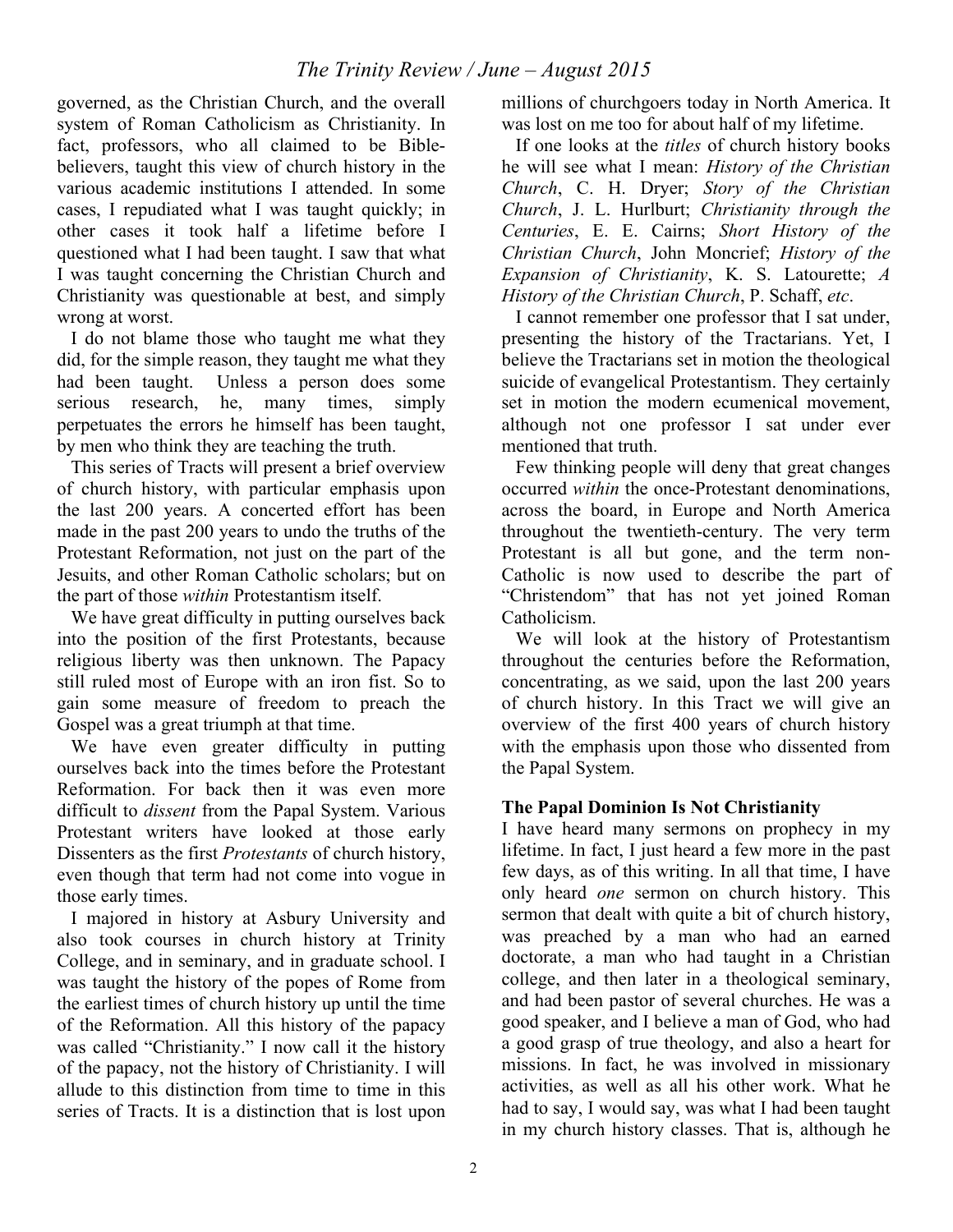said many good things, he apparently regarded much of the history of the Papal Dominion as the history of the Christian church, and of Christianity. This is exactly what I had been taught, too.

In other words, I have heard only *one* sermon that dealt with history, while I have heard many on prophecy. History is not considered important; prophecy is. Yet history affects prophecy profoundly. And we will prove that in subsequent Tracts. Even more importantly prophecy becomes history. Much of what was prophecy to Daniel the prophet is history to us. Historical events affect prophecy.

The sermons in the book of *Acts* are laden with historical references and historical events. The preachers of the early church, in the book of *Acts*, did not shun history. Why has the modern church almost completely ignored history? And wherever a solitary effort is made, even there history is skewed, and influenced by Papal historians.

I am sure that other men grasp truths more quickly than I do. For it took me years to come to see that much of what I had been taught in church history from the earliest times was greatly influenced by Papal historians. What I now call the Papal Church, or the Papal Dominion, (as the Papal Church expanded its power and geographical area), was called the Christian church, or Christianity, by the church historians I read, and by the men who taught me. For example, Philip Schaff calls his mammoth work of eight large tomes, *The History of the Christian Church*. Volume III is called *Nicene and Post Nicene Christianity*. Volume IV is called *Mediaeval Christianity*.

To understand the Protestant Dissenters from the Papal Dominion, we must understand not only the rise of the papacy, but the claims of the papacy, and the evil men who occupied the papal chair for centuries. What these evil men came to rule over *was not the Christian Church*, nor was it in any way, *Christianity*. But I was never taught such a truth in my lifetime, in any of the academic institutions I attended.

Church historians write away about "Christianity" while dealing with the various popes of Rome, and indeed, write about "Arian" Christianity when dealing with some countries. This means that men who denied that Christ is God, an elemental truth of Christianity, are all called

Christians and what they taught and helped to spread is called "Christianity." It is this constant drumbeat that drives such errors into the minds of those reading and being taught such anti-Christian drivel.

In this brief tract, we will look at what has been written about the early period of the papacy and how the papacy kept trying to expand its power during the first four hundred years of church history. Interspersed with the rise of the papacy, we will examine briefly some of the Dissenters from the Papal Dominion, who give some evidence of being much more Biblical than those they separated from, who persecuted them.

# **The Early Claims of the Papacy**

In spite of what many Roman Catholic scholars have written, and in spite of what many non-Catholic scholars have written, the early days of the "church" after the book of *Acts*, are shrouded in obscurity, as far as the city of Rome is concerned. In fact, most of what is written about those early days is mainly legendary. However, since Roman Catholic scholars believe and teach that Peter was the first pope, and that from him, in an unbroken chain, all subsequent popes have followed in apostolic succession, it is *very* important to them that such myths are established as truly historical and factual. Their whole religious system depends upon such claims.

When one reads the most up-to-date statements about the papacy in this present day, the claim that the first pope was Peter, and the claim that the present pope follows in unbroken apostolic succession from Peter is sounded forth again and again. When pope Francis was being installed recently, it was repeated quite often that he was the successor of St. Peter. The pope is also referred to as "the supreme pontiff of the Universal Church," and the "Bishop of Rome."

The entire edifice of the papacy rests upon the frail supposition that the present pope is the true successor of St. Peter, and St. Peter was the first pope of Rome. The research done by Roman Catholic scholars to prove that Peter was in Rome and was the first pope of Rome are endless. Protestant scholars have also done research on these subjects. It is obvious that the outcome is much more important to Roman Catholics than to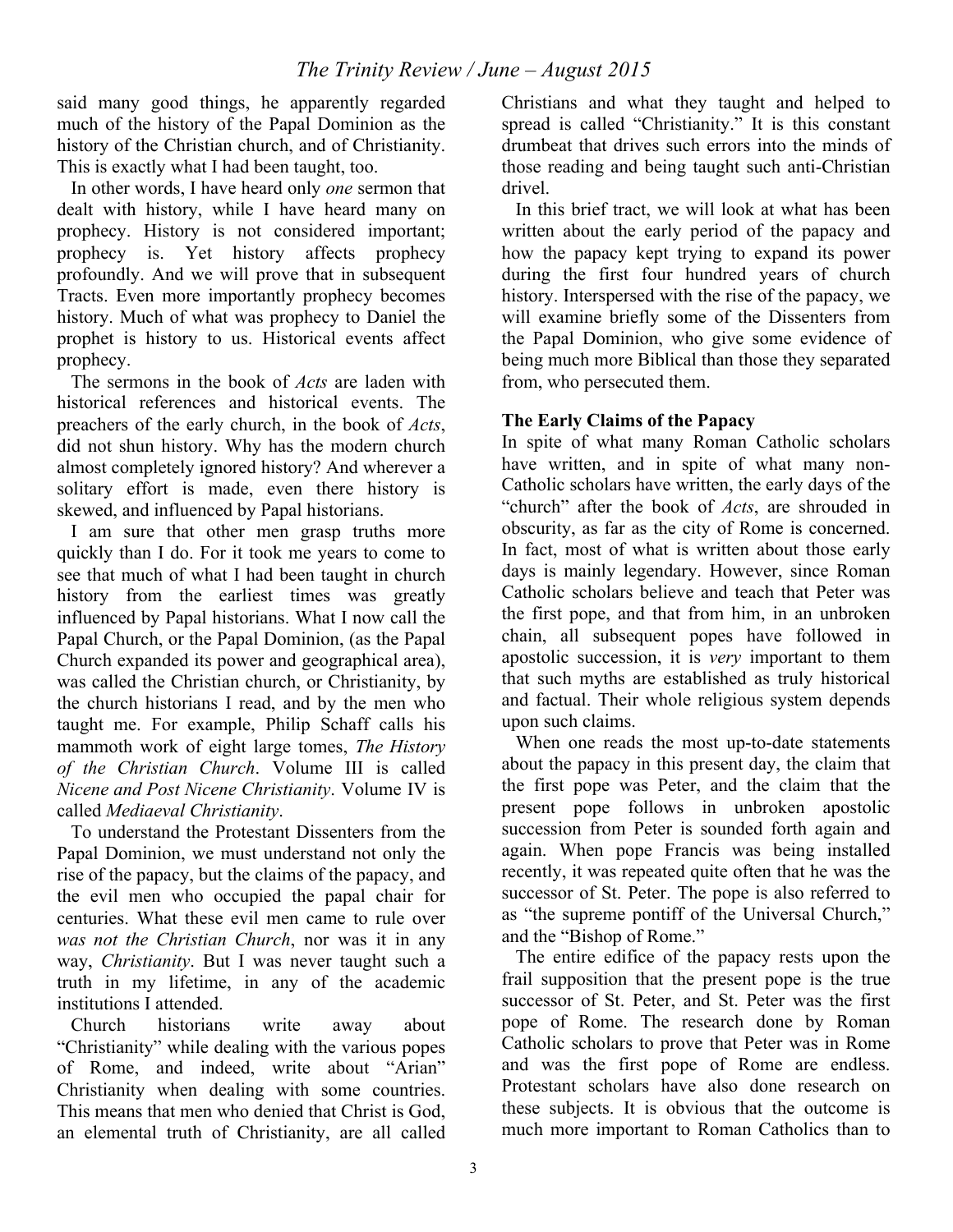Protestants, for the whole Papal Dominion rests upon Peter being the first pope.

There are four basic problems connected to Peter and the papacy in Rome:

1. To document the long term presence of Peter in Rome is impossible.

2. To substantiate that there was a bishop of Rome in Peter's lifetime is also impossible.

3. To show that the alleged office of Bishop was filled by other bishops, who succeeded Peter in that office, is also impossible.

4. The position of Antioch and other cities at that time precluded the prominence of Rome at such an early date.

1. There is no contemporary evidence that Peter was ever in Rome, much less that he was there for 25 years. Such evidence is drawn from writers more than two hundred years after the fact. For years Protestant scholars denied that Peter was ever in Rome. However, as Protestantism weakened, more and more concessions were made to the Roman Catholic position. As far as historical documentation is concerned, however, the statements of Jerome and Eusebius, respecting a twenty-five years' episcopate of Peter in Rome, are made more than two centuries after the fact.

These statements come after hundreds of years have passed, and at the time the Bishop of Rome was working hard, to increase his jurisdiction over the "church." Roman Catholics tend to take these statements at face value; historically Protestants did not.

2. The second problem is even more difficult to overcome: namely, that there was such a position as bishop of Rome in the first century of the church. According to many scholars, the origin of the episcopacy dates from some time in the second century, long after Peter's death.

The present pope now goes under the title of the Bishop of Rome, and claims unbroken apostolic succession from Peter, the first bishop of Rome. There is simply no contemporary evidence that there was such a position as bishop of Rome, in Peter's lifetime.

The inescapable truth is that the first two centuries of church history are completely *silent* on Peter's supposed episcopacy in the church of Rome. Even the modern Roman Catholic scholar,

H. Burn-Murdock, an apologist for the papacy, plainly declares in his well-researched work, *The Development of the Papacy*, that there is *no early evidence* to show that Peter was ever at anytime the bishop of the church in Rome. He states, "None of the writings of the first two centuries describe St. Peter as a bishop of Rome."

Here is a modern Roman Catholic scholar, writing on the very subject of the development of the papal office, in the middle of the twentiethcentury, and he candidly admits there is no evidence at all from the first two centuries that Peter was ever the bishop of the church at Rome. (Yet, at least one of my professors thought that there was evidence that Peter was in Rome, although I am not sure if he believed he was ever bishop of Rome.)

Furthermore, as to the actual exercise of anything like the modern papal jurisdiction on the part of Peter, even Roman Catholic writers have been unable to discover the slightest vestige. So even if it can be proven that Peter may have been at one time in Rome, to prove that he was the first bishop of Rome is simply impossible.

3. A further difficulty is also impossible to overcome on the part of Roman Catholic scholars—the *continued* existence of the bishopric of Rome. For obviously, if one believes in Apostolic Succession, there can be *no* break at all between the bishop of Rome then and the bishop of Rome now. So there must be an unbroken chain of bishops since Peter up until the present man today who claims to be the successor of Peter, and the present bishop of Rome.

When one tries to find out the bishops of Rome who followed Peter, he is faced with another impossible task. As to immediate successors following Peter, as bishops of Rome, there simply is no documented registry. Not only can it not be proved that Peter was ever the first bishop of Rome, there is no contemporary proof of any of his immediate successors to that office.

A number of men, of course, are put forward as possible candidates, but any real historical validity to these claims is utterly non-existent. Eusebius, who wrote several centuries later, lists several names. Even that ancient writer is unable to

 <sup>1</sup> H. Burn-Murdock, *The Development of the Papacy*, London: Faber & Faber, 1954, 130.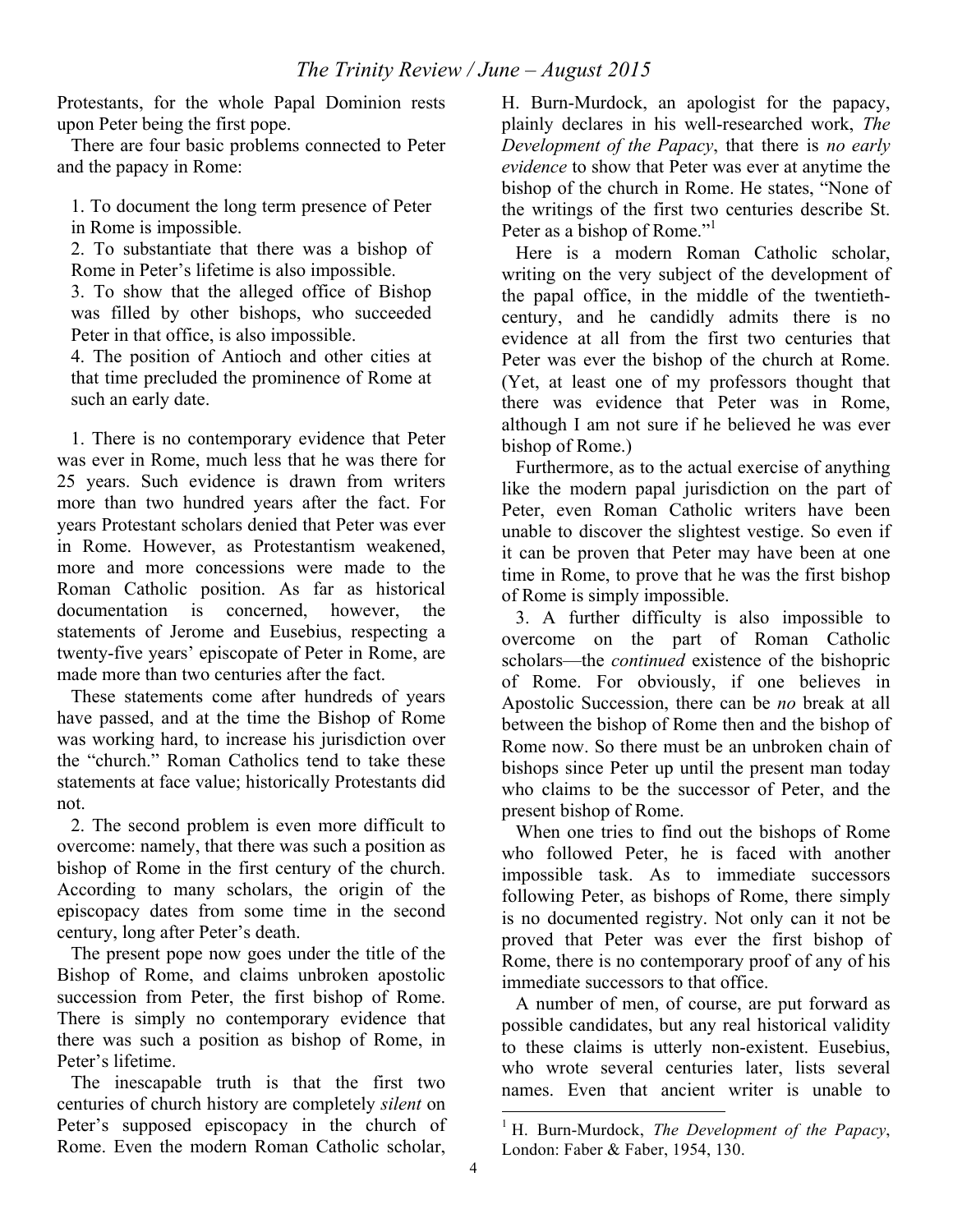reconcile the years, when these men were supposedly exercising their jurisdiction in Rome, with the names on the list. Some think that there is little reason to doubt the existence of these men. but to claim that they were the bishops of Rome is another matter entirely.

Clement is one of the known leaders in the early church. But notwithstanding his status in the church, the early tradition is much divided as to the time of his administration in Rome. Many claims are put forth by Roman Catholic scholars to try to make Clement one of the early successors of Peter in Rome. But in all the ancient writings of this period, there is *no* mention of the *Bishop* of Rome. He may have been a leader in the church but as to being a successor-bishop of Peter, there is not a word.

Certainly, as time goes on, the church in Rome begins to assume leadership in the Empire, but this is far from proving that the Bishop of Rome existed, or was to be regarded as the highest person in the whole church. The fact that certain men began to present Rome as the leading church means very little to a Protestant; for it shows that man, not Christ, is the one who is putting forth Rome as the leading church. It is also worthy of note that almost every writer who is called to support some germ of the papacy, also mentions the severe opposition to the claims of the leader in Rome, within the other churches of the Empire.

4. The strongest evidence comes from the Bible itself, and it is against Rome.

Indeed, the Bible militates strongly against Rome as the leading church. The Bible speaks of the churches at Jerusalem and at Antioch doing certain things, while it is completely silent on Rome holding conferences or sending out missionaries. The Bible speaks of the Christians who were dispersed from Jerusalem after the death of Stephen, who preached the Gospel at Antioch. Subsequently, Barnabas and Saul were sent out as missionaries from Antioch. Indeed, it was at Antioch that Paul rebuked Peter for his conduct contrary to the truth of the Gospel. It was at Antioch that Christ's followers were first called Christians.

There is good evidence that Antioch became a central city from which the Gospel was sent out to various parts of the Roman Empire. There is evidence that Ignatius was the second bishop at Antioch until his martyrdom in AD  $107<sup>2</sup>$  Various councils were held at Antioch in those early days of the church. Antioch clearly eclipsed Rome at this time.

During the first few centuries of the church, there is no evidence that Antioch, Jerusalem, or Alexandria conceded to the Roman bishop, a jurisdiction over them or over other churches in the Empire. In fact, there is ample proof, even later in time, that the church in North Africa, and in places like Milan, repelled the claim that the Roman bishop had any ecclesiastical jurisdiction over them $<sup>3</sup>$ </sup>

The Bible also teaches that Peter was a married man, definitely contrary to the demonic teaching of enforced celibacy.<sup>4</sup>

The various churches outside Rome continued for many years to repel the claims of Rome to jurisdiction over them. McClintock and Strong stated that,

The Canons of the Nicene Council were, however, forged at Rome in the interest of the papacy at an early period, and the words *Ecclesia Romana Semper Habuit Primatum* (The Roman Church always has had the primacy) were inserted. At the Council of Chalcedon (451) the Roman legate, Paschasinus, read the Canon with the forged addition, but the council protested at once, and

 $2$  Much has been made of Ignatius' epistle to Rome in which he said Rome is "the head of the love-union of Christendom." However, this epistle in reality is a deathblow to the fiction that Peter was the first bishop of Rome, for Ignatius does *not* make any reference at all to any bishop, which he surely would have done if such a person existed at that time.

See Timothy F. Kauffman's series of articles, "The Visible Apostolicity of the Invisibly Shepherded Church" at http://www.whitehorseblog.com/2015/03/22/ the-visible-apostolicity-of-the-invisibly-shepherdedchurch-part-1/. *Editor.*

See *I Timothy* 4:1-3. I used to meet on Sunday afternoons, with a young man who was studying to be a Jesuit, when I was in seminary. I remember raising this point with him. He had no answer to the Scripture that reveals Simon Peter's wife's mother lay sick of a fever (*Mark* 1:30). He said he would have to ask his spiritual advisor.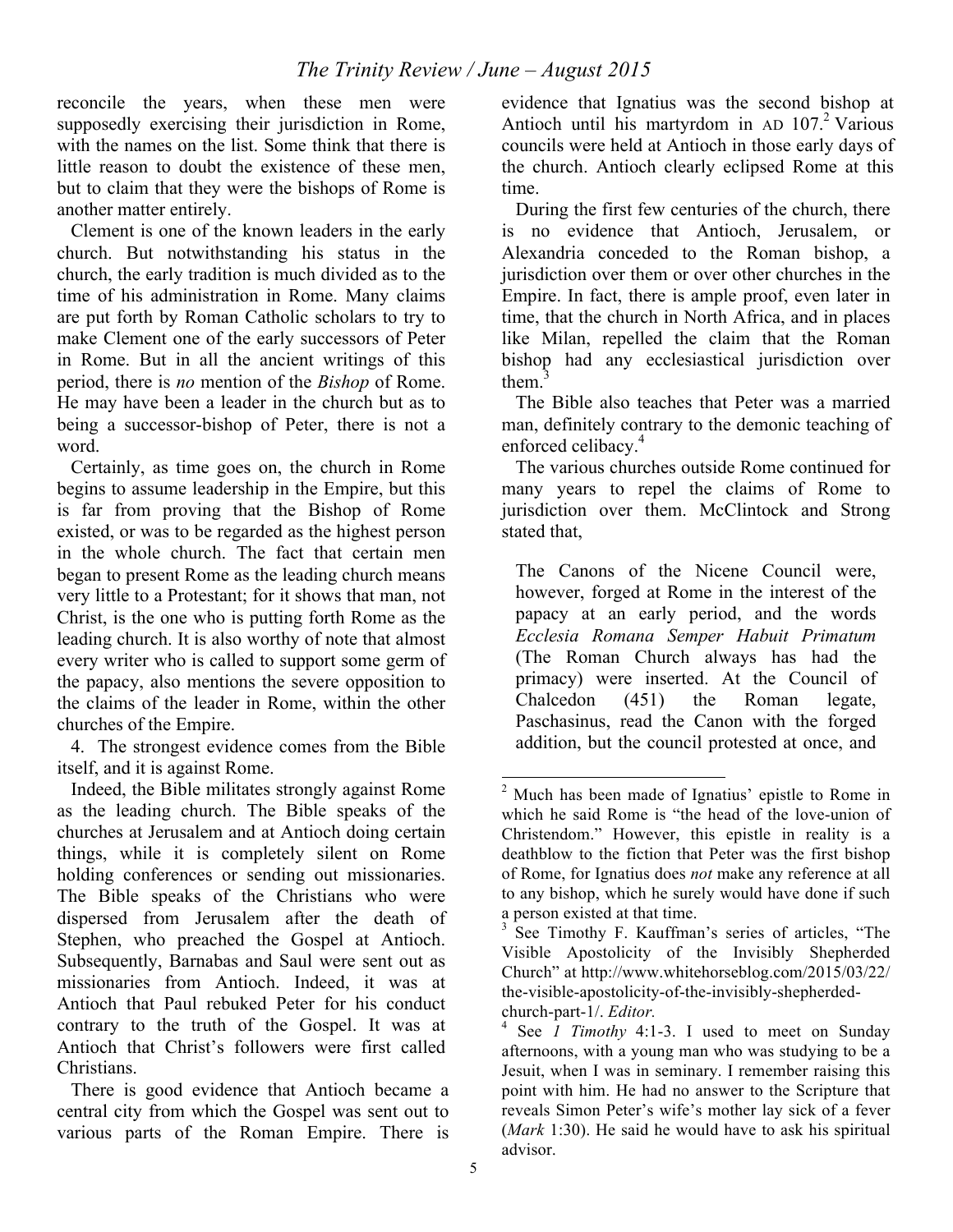opposed the genuine version to the forged version of the Nicene Canon $<sup>5</sup>$ </sup>

The forgeries of the papacy started early and kept going for centuries. At this same council Pope Leo's legates protested against the famous twentyeighth Canon,

which elevated the patriarch of New Rome, or Constantinople, to official equality with the Pope. But this protest, as well as that of Leo's successors, remained without effect.<sup>6</sup>

To this day the Eastern Orthodox Church does not recognize the Pope as its head, showing that the pope of Rome has *not* been recognized as the head of "Christendom" since long before the Reformation.

### **Early Protestors Against Rome**

The papacy has no unbroken chain going all the way back to Peter. Likewise Protestantism has no unbroken chain going back to the early church. However, just like the claims of Rome, Protestants also have some claims of dissenters from Rome at a very early period. One of the difficulties concerning claims and counter claims is the fact that Rome at one time was a Biblical church. Protestants do not have to produce a starting time for a true Church at Rome, for the Bible does that. When Paul wrote his epistle to the *Romans* the church was Biblical.

The question then that few seem to want to answer today among both Protestants and Roman Catholics is when did Rome completely apostatize. Spurgeon said, "we were never in Rome,"<sup>7</sup> giving a back hand to the Reformers who came out of Rome. But to say that is too much, for Rome then is looked upon as bad from the beginning, which is simply not true. There was a time when the Roman Church was a true Biblical church.

So there is no need for dissenters to arise during the time that Rome remained faithful to the Bible. There were early groups that dissented from Rome but some of these were heretical, for they were dissenting from the truth at that time. So we must always distinguish between true dissenters from error and apostasy, and dissenters who themselves were heretics dissenting from the truth. Not all Dissenters are true believers.

The church in Rome continued for a number of years as a true church. Just when it became completely apostate is difficult now to determine. Usually it is conceded that the church at Rome remained orthodox in its beliefs until the time of Constantine. At least, Roman Catholics use fables connected to Constantine, to try to establish the papacy and the supremacy of Rome, over other churches. Protestants usually look at Constantine as the one who brought about the demise of the true church. At least he started the downgrade.

However, this pertains to the Roman Church. There is the whole issue of the British Church in the British Isles. (We will look at this subject in a later Tract.) There are accounts that Christianity spread to the British Isles very early in the history of the Church. There, a *non*-Roman church existed for several centuries. It continued more faithful to the Gospel, after most of Europe had fallen into the Roman Catholic apostasy. Patrick, Columba, and Columbanus, with others, sent missionaries back to Europe during the  $5<sup>th</sup>$  and  $6<sup>th</sup>$  centuries, to try to combat the Roman Catholic apostasy. They certainly form a part of the links in the chain of those who dissented from the Roman Catholic anti-Christian religion.

One of the earliest separations from Rome took place primarily in North Africa, where many churches refused to follow the dictates of Rome. This large group was called the Donatists.

### **The Donatists**

In all my studies in church history I never learned anything about the Donatists. Perhaps my teachers felt that they did not have time to cover them, or perhaps they felt that they were not important enough to merit any reference to them. I do not know, but I do know that I never learned anything about them. Whatever I *now* know about them, I had to research on my own. The more I have learned about them the more important they have

 <sup>5</sup> McClintock and Strong, *Cyclopedia of Biblical, Theological, and Ecclesiastical Literature*, Volume VII, Grand Rapids: Baker Book House, Reprint, 1981, 628.  $<sup>6</sup>$  McClintock and Strong, 629.</sup>

 $\frac{7}{1}$  I appreciate the ministry of Spurgeon, and his separated stand for the truth and against the Papal Dominion. I disagree with him on this point.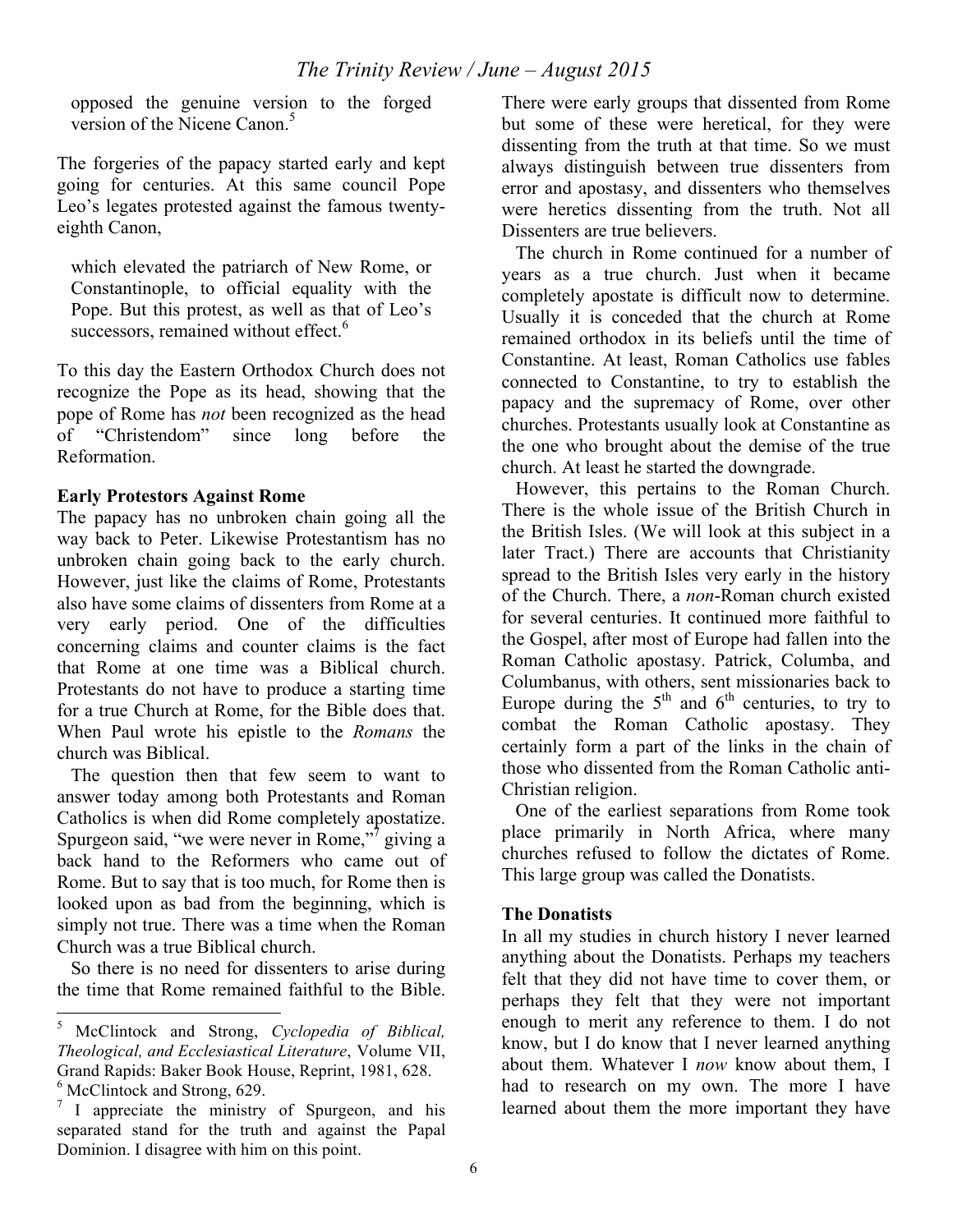become to me and to my understanding of the early history of the church.

This movement involved the authority of the church at Rome, as well as the authority of the State. It was no small issue or movement. Augustine was deeply involved in this controversy. First of all, it broke out in North Africa where he labored, and second, he believed in the authority of the church of Rome, and believed that *all* churches must remain in connection to it and indeed in subjection to it. Third, he believed that the church should be united to the State, and not separate from the State.

The Donatists believed that the Church was to be separate from the State. This movement was probably the first in church history to teach a form of separation, albeit, a separation from the State. Augustine not only adopted a State-Church construct, he advocated the necessity of the State to put down all separatists from the Roman church, by force if necessary.8

It is truly amazing to me, to see how men down through church history, who are considered intellectual and theological giants, used the most far-fetched hermeneutical gymnastics to bolster their positions, especially where the use of murderous force was involved. When Augustine finally came to advocate deadly force to convince the Donatists of their "error," he tried to justify it by an appeal to the Scriptures. He used the parable in *Luke* where it says, "compel them to come in" (14:23). He exhorted the hesitating officer of the law, to proceed in enforcing the law, because the Scripture said, *compel them* to come into the Church. He also added, the fires of hell to his argument, as the Inquisitors of Rome would do later, saying, it was better that some should perish in their own fires than that all should burn in Gehenna through "the desert of their impious dissension."

The controversy has been described simply as a conflict between Separatism and Catholicism, between ecclesiastical purism and ecclesiastical eclecticism. In other words, what constitutes the Church, or what is Christianity? The Bible reveals the *ekklesia*, (from which the word ecclesiastical is derived) as a called-out group, from *ek* ("out of"), and *kaleo* ("to call"). Simply put: a called-out group. The epistles of the New Testament indicate that there is a difference between those called *saints* and the rest of humanity. The Donatist controversy revolved around the idea of the church as an exclusive regenerated community, and the idea of the church as the general Christendom of the State, and the people in it. This involved the issue of holiness and the issue of unity. Is the church to be noted for its holiness or its unity? $9^9$ 

The Donatist controversy resulted in Augustine completing his theory of the church, that it was a universal body from which there could be no schism or separation. The *visible unity* was allimportant. There could be no deviation from it. This was to become the crystallized form adopted by the papacy, from then until now. There have been various dissenters within the Roman Catholic Church who have disagreed with this position, but it has held its own against all comers down through

<sup>&</sup>lt;sup>8</sup> At first, he took a more irenic approach and appealed for calm and for discussion and dialogue. However, as time went on, he came to believe differently. As violence and rioting broke out in various places, he came to believe that force would have to be used to decide the outcome. His reasoning, used by many others throughout church history, was that it had become necessary to use force, to kill some, rather than that the whole body should be destroyed.

<sup>&</sup>lt;sup>9</sup> This issue has faced all churches at various times. No matter how well a church starts out, in time it tends to go down. This is the unbroken record of the "church" throughout history. Few churches retain any semblance of purity for more than a hundred years.

Even in early America, which grew out of a very strict form of Puritan separatism, we see the same problem arising about 150 years after the Pilgrims landed in 1620. Samuel Worcester was a faithful Congregationalist minister when he came to pastor the Congregationalist church in Fitchburg. Here is how one writer described the situation: "The following year he was ordained pastor of the church at Fitchburg...which was cursed by the evils...of its members (who were) Deists, Arians, Universalists, and openly immoral (that would describe many a "church" today). With decision, inflexible integrity, and solemn faithfulness to truth and duty, Worcester opened the batteries of the Gospel upon the errors and sins that called for rebuke." This resulted in much opposition and the attempt of the town council to take over the church. It was Augustine and his statechurch controversy all over again in  $18<sup>th</sup>$  century America.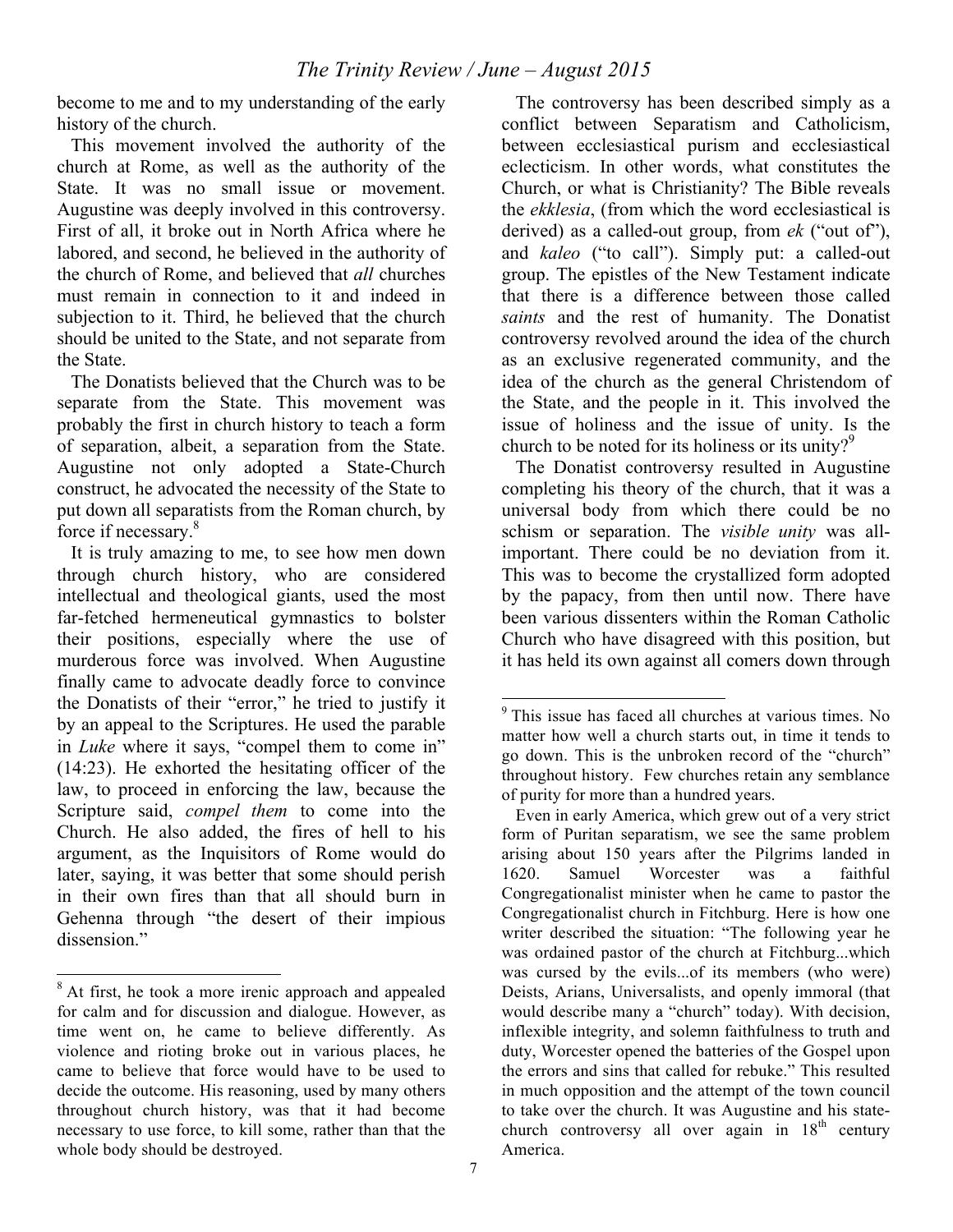the history of Roman Catholicism to this present hour. It is now being defended and promoted by some who call themselves Evangelicals, Reformed, Charismatics, and Neo-orthodox.

The Donatists agreed with most of the teachings of the church. What precipitated the controversy was the widespread persecution of the church at this time. The actual roots of Donatism were in the preceding years before its rise. The church was dealing with those who had lapsed (denied the faith) during the times of persecution. How should a lapsed person be treated? As a true penitent who had failed, but who could now be restored once again to the bosom of the church? Or was he a renegade from the true faith, and the true church, who could never be restored to the church again?

The answer lay somewhere between these two extremes, and the answer, or answers, given to this issue precipitated the Donatist Controversy. The Donatists wanted a much more rigorous discipline of the lapsed; while most of the church was satisfied with a milder form of discipline.

Does the church consist of truly saved people, or is it merely a collection of religious people who do not take their Christianity very seriously? The Donatists believed, that when a person gave up his beliefs so easily, in order to escape persecution, this was not a good sign. If such people reapplied for membership, they should be made to understand the seriousness of their willingness to so quickly abandon their beliefs in order to stay alive.

Secundus, the primate of Numidia, led on by one Donatus of Casa Nigra, called for a more severe discipline for all who had fled from danger, or who had delivered up the Sacred Books to the persecutors. He advocated prompt exclusion, once and for all, of all who had succumbed to persecution.

Others headed up the milder party and advocated moderation and discretion. The tension between the two parties threatened to divide the church in North Africa as early as AD 305. The actual outbreak occurred in AD 311. A bishop was elected, who apparently had been consecrated by another bishop, Felix, who was called a *Traditor*—one who delivered up Sacred Books to the persecutors. There was a division in the church.

In AD 315, Donatus, a gifted man of fiery temperament, took over the leadership of the Stricter party. Each party then began to work to secure as many churches as they could on their side of the controversy. The whole North African church became embroiled in the controversy. Trials and excommunications took place at various locations.

Felix, the *Traditor*, was investigated and found innocent. The Donatists appealed from this ecclesiastical decision to the Emperor himself. The Emperor agreed to hear their appeal, but ruled against them. The whole matter then took a much more severe turn. The Emperor issued penal laws against the Donatists, deprived them of their churches, and ruled against their assembling. The State ruled against the churches.

The Donatists were not intimidated. The whole debate now descended into violence. Bands of fanatics roamed the countryside and all kinds of violence erupted on both sides. The whole matter then was put down by the military. Some of the Donatists were executed. Others were banished. Their churches were closed or confiscated. The Donatists looked upon all those who were killed as martyrs.

The Emperor realized his mistake. In AD 321 he granted liberty to the Donatists to follow their convictions. He also exhorted the larger Catholic party to patience and moderation. This helped to pacify matters for a time. However, when Constantine died, Constans, who succeeded him, did not favor treating the Donatists with kid gloves and widespread persecutions began again. There were battles in which some Donatists fought against the military. They were usually defeated in these battles. After thirteen years of bloodshed, Julian the Apostate became Emperor. The Donatists were pleased, for the Apostate would not recognize Roman Catholicism as *the* religion of the state. Thus in AD 361 they once again obtained full freedom to worship as they desired.

They took possession of their own churches again, repainted them and cleaned the walls with joy. Towards the end of the 4<sup>th</sup> century, North Africa was covered with their churches, and they had 400 bishops.

However, the problems were far from over. They had splits among themselves, succeeding emperors were not sympathetic toward them, and Augustine was working hard to *unify* the church once again.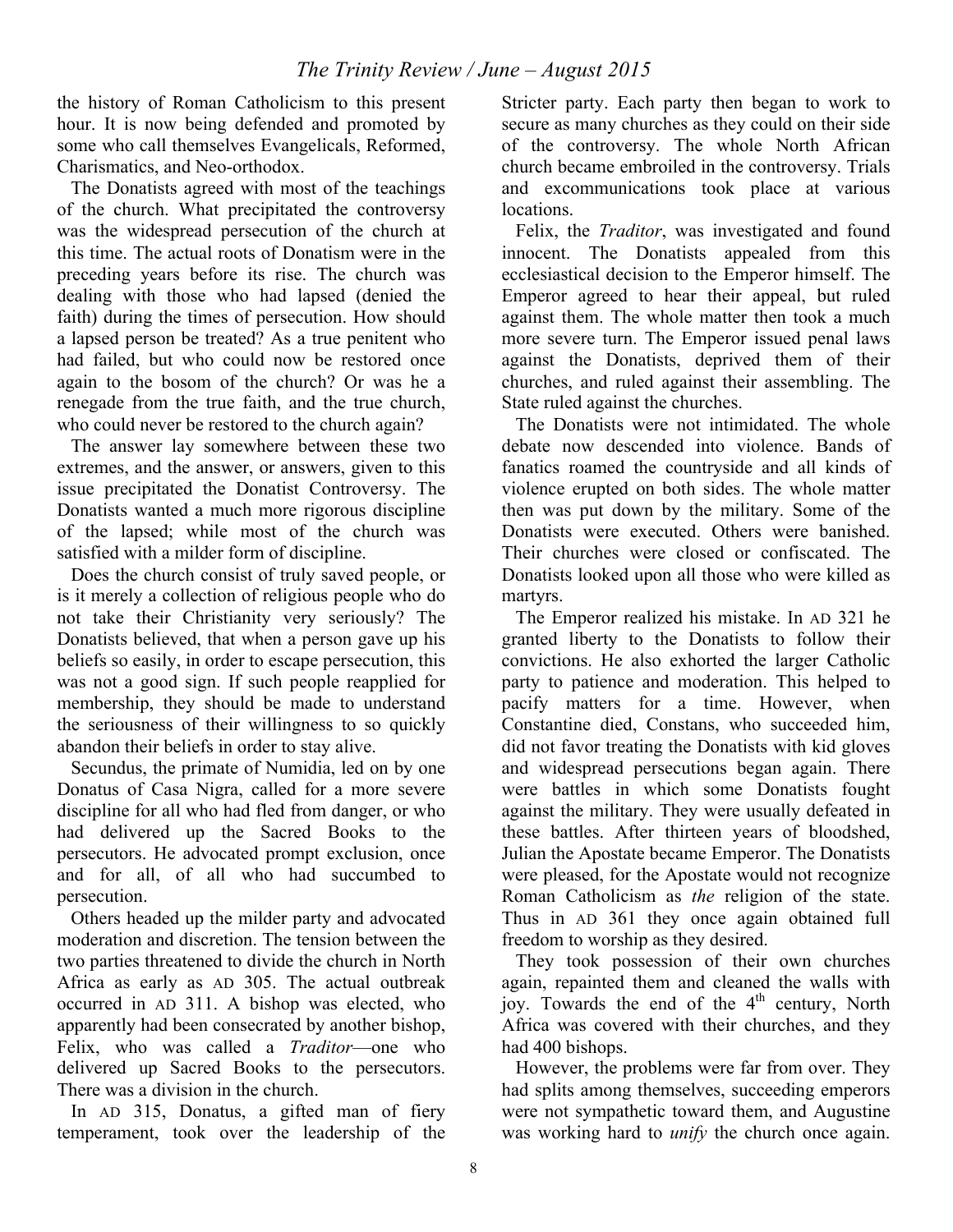From this time on the cause of the Donatists began to decline. In 411 at a great arbitration meeting in Carthage, attended by 279 Donatist bishops and 286 Catholic bishops, the Donatists were defeated in their position.

Stringent new laws were also passed again against them. In AD 415, they were forbidden under pain of death to hold religious assemblies.

Although the Donatists were not completely wiped out by the Roman Catholic persecution, the whole Church in North Africa was. The Vandals in AD 482 overran North Africa. The Arian Vandals ended the controversy by a general destruction of the whole church. Yet the Donatists continued to survive as a distinct party down to the sixth century in other areas.

From this brief sketch we can see that the Donatists were not heretics, they believed the Bible and all the important doctrines of the Christian faith. They were not immoral. Some of the charges made against them, come from their enemies, and so must be regarded as unfounded and exaggerated.

The schism began in differences about church discipline, concerning those who had lapsed from the faith during persecution. The problem was widened because of the attitude of the Catholic Church toward them, and the treatment meted out to them. Certainly there was fanaticism among the Donatists, but not all were fanatics by any means. Fanaticism was present among their enemies as well.

While some scholars blame the Donatists for causing schism in the church, others see the same issues today. Does any church have the right to claim it is the only true church, and the right to force all others to join it, under pain of death? Few modern Christians would agree with such a position.

The issue that arose then still arises today: what comprises the membership of the church? Can anyone join? Even those who do not believe the truth? Does any church have such a monopoly of the truth so as to be considered the one true church on Earth?

Even more to the point today, is a religious body that teaches and practices all kinds of falsehoods, worthy of the name Christian? So the Donatists early on, showed the impossibility of any one institution being so perfect, that it has the right to enforce all other Christians to belong to it under pain of death.

The Donatists can be classed in that long line of Christians who refused to knuckle under to the threats and persecution of a religious body. As such, their stand is to be regarded as part of the long struggle of Christians, who desire to worship the Lord according to the Scriptures and not according to men, no matter how important those men may think themselves to be.

It also shows, that as the church moved further and further away from the time of the apostles, men began to see a difference in the church of their time and that of the apostles. Ever since, true Christians have sought to show that there are differences in what is called the ancient church and that of the apostles. Throughout church history protests have been made in order to show the difference between the ancient church and the church of the apostles.

As time went on these differences took on greater and greater significance until, what claimed to be the one true church on Earth, was completely and officially apostate, and not a Christian church at all.

## **Jovinian**

Albert Henry Newman, the Southern Baptist Church historian, mentions a dissenting movement that began in the fifth century. He claims this movement was started by Jovinian, a contemporary of Jerome. Little is known about him, but apparently he did not like some of the things that were being brought into the church at that time and opposed them.

Jovinian was one of the earliest Reformers before the Reformation, according to McClintock and Strong. He was an Italian, but whether of Milan, or Rome, is not now known. He taught in both cities and gained a number of followers. He opposed asceticism, which was widely practiced and advocated by the church "fathers." It is hard now to find out exactly what he taught because Roman Catholic writers have misrepresented him. He taught that all believers share a common life in Christ through faith in Him, and that those who follow a monastic or celibate lifestyle were no more acceptable to God for so doing. This was a profound challenge to the budding monasticism and celibacy, which was then being promoted as a more holy and pure way of life. He also did not elevate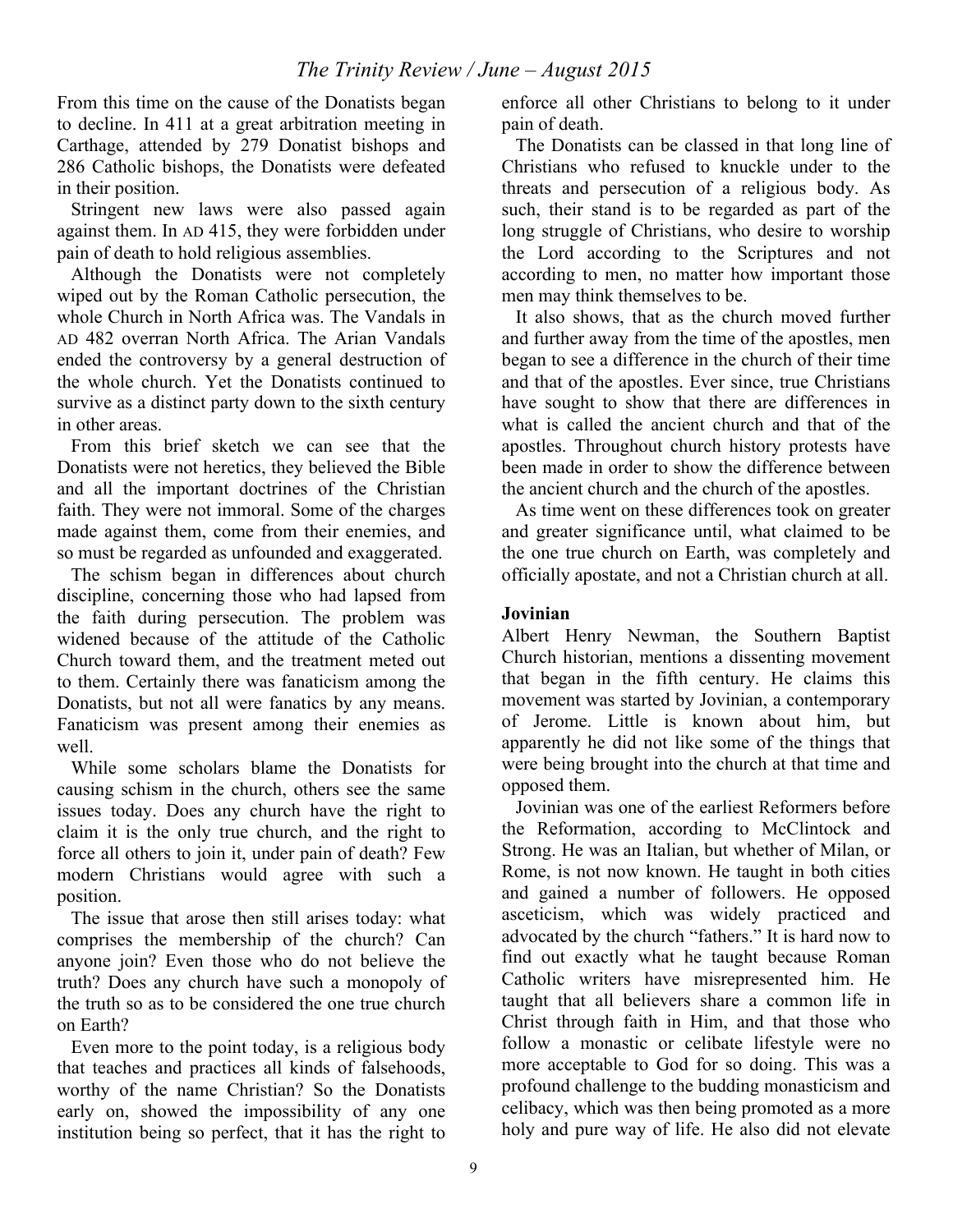Mary as the Roman Church was beginning to do at that time. He taught that good works did not merit salvation. Although he spoke out against such heresies, he himself, remained single, and more or less followed a monastic lifestyle.

He first taught his doctrines in Milan, but was vehemently opposed by Ambrose in that city. He then went to Rome, which was one of the last places to receive the ascetic fanaticism. (Again this shows that Rome maintained a more Biblical system of truth longer than some other parts of the Empire.)

Many parts of the Empire were darkened by monasticism, particularly the Eastern half. Parts of the Western Empire were also being overrun with monasticism, before it finally came into the city of Rome. In Rome, Jovinian had good success in promulgating his doctrines. He, along with several of his main supporters, was condemned by a unanimous decision of the clergy in Rome. In Milan he and his followers were excommunicated as authors of a "new heresy, and of blasphemy," and were forever expelled from the church in AD 390.

From what can be gathered about the teachings of Jovinian, there was nothing heretical about them. They were not in any way blasphemous, but rather, seemed to be much more in accord with Scripture, than the heresies that were then beginning to take root in the church of the Roman Empire. The reigning bishop of Rome, Syricus, confirmed the condemnation and excommunication of Jovinian, and the Roman Emperor of that time, Honorius, enacted penal laws against the Jovinians. Jovinian himself was exiled to the desolate island of Boa, and died there in AD 406.

Jovinian teachings continued to spread even after his excommunication and exile. Some nuns left their nunneries and got married. This caused a great stir in the city of Rome. So the "church" in order to crush this "monstrous teaching" called upon Augustine to help. As someone has said, they used "the good Augustine, a tool of bad men," to write in defense of monasticism and asceticism and celibacy. In his Treatises on celibacy, Augustine, by wily sophistry, sought to reconcile the prevailing absurdities in the church to the teachings of holy Scripture. Augustine, however, on this occasion was not the man to be the church's

champion. Such a man was the bad-tempered Jerome.

Jerome has been described as the man,

who by various learning, by voluble pen, as well as by (bad) temper, and boundless arrogance, and a blind devotion to whatever the "church" sanctioned, was well qualified to do the necessary work of cajoling the simple, inflaming the fanatical, of frightening the timed, of calumniating the innocent, in a word of quashing, if it could be quashed, all enquiry concerning authorized errors and abuses. The church right or *wrong*, was to be justified, the objector, or (protester) innocent or guilty, was to be *crushed*. And Jerome would scruple nothing could he accomplish so desirable an end.<sup>10</sup>

Jerome vehemently opposed the Jovinians. However, notwithstanding the attacks of the church's three prominent writers of that period, Augustine, Jerome, and Ambrose, the teachings of Jovinian, instead of dying out, continued to spread and to be favorably accepted in different parts of the Roman Empire. This fact made the work of Vigilantius much easier. Neander, the great German historian, does not hesitate to rank the services of Jovinian so high as to consider him worthy of place by the side of Luther.

# **Vigilantius**

Vigilantius is another early Protestant, who sought to oppose and correct the abuses in the church of his day. He was a presbyter in the early part of the fifth century. He began to oppose the errors in worship and in morals beginning to overwhelm the church at that time. He was a native of present-day France, brought up to follow the business of Inn-Keeping; but in AD 395, he visited Paulinus of Nola, and immediately after, he was ordained a presbyter. Paulinus recommended him to Jerome. He visited Jerome in AD 396, and he disturbed Jerome.

Jerome had two weaknesses in his personality. An inordinate pride because of his learning; and an exalted opinion of his own orthodoxy, and

 <sup>10</sup> McClintock and Strong, *Cyclopedia of Biblical, Theological, and Ecclesiastical Literature*, Volume IV, 1037.